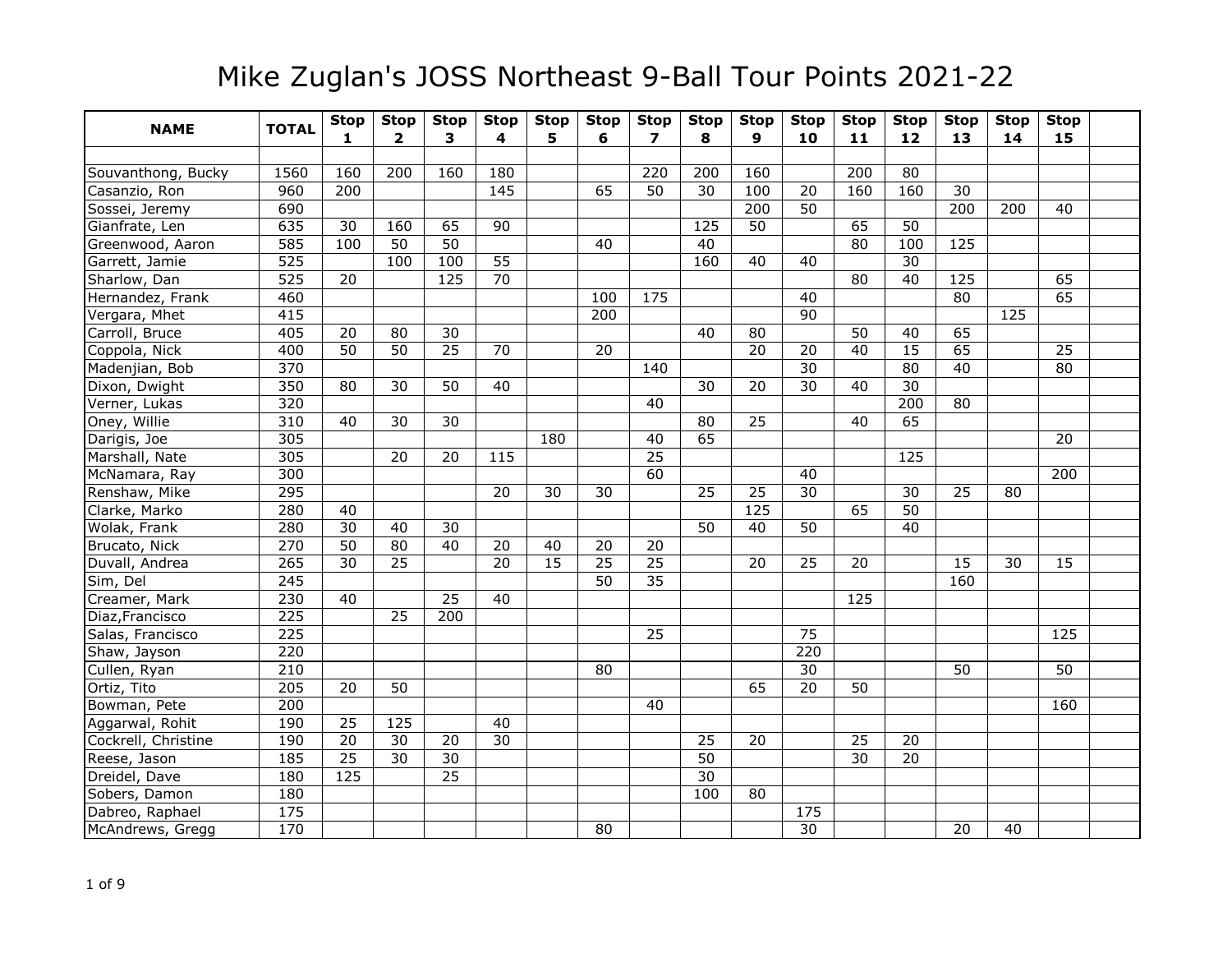| <b>NAME</b>        | <b>TOTAL</b>      | <b>Stop</b><br>$\mathbf{1}$ | <b>Stop</b><br>$\mathbf{2}$ | <b>Stop</b><br>3 | <b>Stop</b><br>4 | <b>Stop</b><br>5. | <b>Stop</b><br>6 | <b>Stop</b><br>$\overline{ }$ | <b>Stop</b><br>8 | <b>Stop</b><br>9 | <b>Stop</b><br>10 | <b>Stop</b><br>11 | <b>Stop</b><br>$12$ | <b>Stop</b><br>13 | <b>Stop</b><br>14 | <b>Stop</b><br>15 |  |
|--------------------|-------------------|-----------------------------|-----------------------------|------------------|------------------|-------------------|------------------|-------------------------------|------------------|------------------|-------------------|-------------------|---------------------|-------------------|-------------------|-------------------|--|
|                    |                   |                             |                             |                  |                  |                   |                  |                               |                  |                  |                   |                   |                     |                   |                   |                   |  |
| McAuliffe, Kerry   | 170               |                             |                             |                  |                  |                   |                  | 90                            |                  |                  |                   |                   |                     |                   |                   | 80                |  |
| Gauthier, Jamie    | 165               | 30                          | 30                          |                  |                  |                   | 20               | $\overline{20}$               |                  |                  | 35                |                   |                     | 30                |                   |                   |  |
| Corteza, Lee Van   | 160               |                             |                             |                  |                  |                   | 160              |                               |                  |                  |                   |                   |                     |                   |                   |                   |  |
| Drost, Hendrik     | 160               | 40                          |                             | 80               |                  |                   |                  |                               |                  |                  |                   | 40                |                     |                   |                   |                   |  |
| Kiamco, Warren     | 160               |                             |                             |                  |                  |                   |                  |                               |                  |                  |                   |                   |                     |                   | 160               |                   |  |
| Speedwell, Trystan | 160               |                             |                             |                  |                  |                   |                  | 60                            |                  |                  | 50                |                   |                     | 20                |                   | 30                |  |
| Jecen, Jed         | 155               |                             | 40                          | $\overline{25}$  |                  |                   |                  |                               | 30               |                  |                   | $\overline{30}$   | 30                  |                   |                   |                   |  |
| Garibello, Yesid   | 150               |                             |                             |                  |                  |                   |                  |                               |                  |                  |                   |                   |                     | 50                | 100               |                   |  |
| Mack, Steve        | 145               |                             |                             |                  |                  |                   |                  | 25                            |                  |                  |                   |                   |                     | $\overline{20}$   |                   | 100               |  |
| Pepin, Kyle        | 145               |                             |                             |                  |                  | 145               |                  |                               |                  |                  |                   |                   |                     |                   |                   |                   |  |
| Sam, Samoth        | 145               |                             |                             |                  |                  | $\overline{55}$   |                  | $\overline{90}$               |                  |                  |                   |                   |                     |                   |                   |                   |  |
| Smith, Steven W    | 145               | 25                          | 20                          | 20               | 15               |                   |                  |                               | 25               |                  |                   | 20                | 20                  |                   |                   |                   |  |
| Davis, Phil        | 140               |                             |                             |                  |                  |                   |                  |                               |                  |                  | 140               |                   |                     |                   |                   |                   |  |
| Giurleo, Mike      | 140               |                             |                             |                  |                  | 70                |                  | 35                            |                  |                  | 35                |                   |                     |                   |                   |                   |  |
| Majumder, Aro      | 140               |                             | 25                          |                  | 15               |                   |                  |                               | 25               | 20               |                   | 30                |                     |                   |                   | 25                |  |
| Powis, Dave        | 140               |                             |                             |                  |                  |                   |                  |                               | 30               | 15               | 20                | 20                | 15                  | 20                | 20                |                   |  |
| Carter, Scott      | $\overline{135}$  |                             |                             |                  |                  |                   |                  |                               | $\overline{30}$  | 30               | $\overline{20}$   | $\overline{20}$   | $\overline{15}$     | 20                |                   |                   |  |
| Francisco, John    | 135               |                             |                             |                  |                  |                   |                  |                               |                  |                  | 25                |                   |                     | $\overline{30}$   | 80                |                   |  |
| Lakotko, Roger     | 135               |                             |                             |                  |                  |                   |                  |                               |                  | 40               |                   |                   | 20                  | 30                | 25                | 20                |  |
| Powers, Beau       | $\overline{135}$  |                             |                             |                  |                  |                   |                  | $\overline{75}$               |                  |                  | 40                |                   |                     |                   |                   | $\overline{20}$   |  |
| Zeng, Sean         | 130               |                             |                             |                  |                  |                   |                  |                               |                  |                  |                   | 100               |                     |                   |                   | $\overline{30}$   |  |
| Armstrong, Mike    | 125               |                             | $\overline{30}$             | $\overline{25}$  |                  |                   |                  |                               | $\overline{20}$  |                  |                   | $\overline{25}$   | $\overline{25}$     |                   |                   |                   |  |
| Genovese, Pete     | 125               |                             |                             |                  |                  |                   |                  | $\overline{35}$               |                  |                  |                   |                   | 50                  | 40                |                   |                   |  |
| Souto, Jonas       | 125               |                             |                             |                  |                  |                   | 125              |                               |                  |                  |                   |                   |                     |                   |                   |                   |  |
| Wells, Doug        | 125               |                             | 25                          |                  |                  |                   |                  |                               | 80               |                  |                   | 20                |                     |                   |                   |                   |  |
| Wysocki, Joe       | 125               |                             |                             | 30               | 20               |                   |                  |                               | $\overline{25}$  | 30               |                   |                   | 20                  |                   |                   |                   |  |
| Van Court, Glen    | 120               |                             |                             | $\overline{25}$  |                  |                   |                  |                               | 40               |                  |                   | 30                | $\overline{25}$     |                   |                   |                   |  |
| Bentley, Rick      | 115               |                             |                             |                  |                  |                   |                  |                               | $\overline{20}$  | 20               |                   | $\overline{15}$   | 30                  | 30                |                   |                   |  |
| Darigis, Bob       | 115               |                             |                             |                  |                  | 55                |                  | 30                            |                  |                  |                   |                   |                     |                   |                   | 30                |  |
| Fleming, Pat       | $\overline{115}$  |                             |                             |                  |                  |                   |                  | $\overline{50}$               |                  | $\overline{30}$  | 35                |                   |                     |                   |                   |                   |  |
| Goodman, Bill      | 115               | 25                          |                             | 20               |                  |                   |                  |                               | 30               |                  |                   | 20                | 20                  |                   |                   |                   |  |
| Hall, Dave         | 115               |                             |                             |                  |                  | 115               |                  |                               |                  |                  |                   |                   |                     |                   |                   |                   |  |
| Kam, Marco         | $\frac{115}{115}$ | $\overline{20}$             | 40                          |                  | 30               |                   |                  |                               |                  |                  |                   | $\overline{25}$   |                     |                   |                   |                   |  |
| Pao, Caroline      | 115               |                             |                             |                  |                  |                   | 50               |                               |                  |                  |                   |                   |                     |                   | 65                |                   |  |
| Savoie, Ben        | 115               |                             |                             |                  |                  | 90                |                  | 25                            |                  |                  |                   |                   |                     |                   |                   |                   |  |
| Bausch, Alex       | 110               |                             |                             |                  |                  |                   |                  | 110                           |                  |                  |                   |                   |                     |                   |                   |                   |  |
| Braiman, Chris     | 110               | 80                          |                             |                  |                  |                   |                  | $\overline{30}$               |                  |                  |                   |                   |                     |                   |                   |                   |  |
| Cutler, Redgie     | 110               |                             |                             | $\overline{50}$  |                  |                   |                  |                               |                  |                  | 60                |                   |                     |                   |                   |                   |  |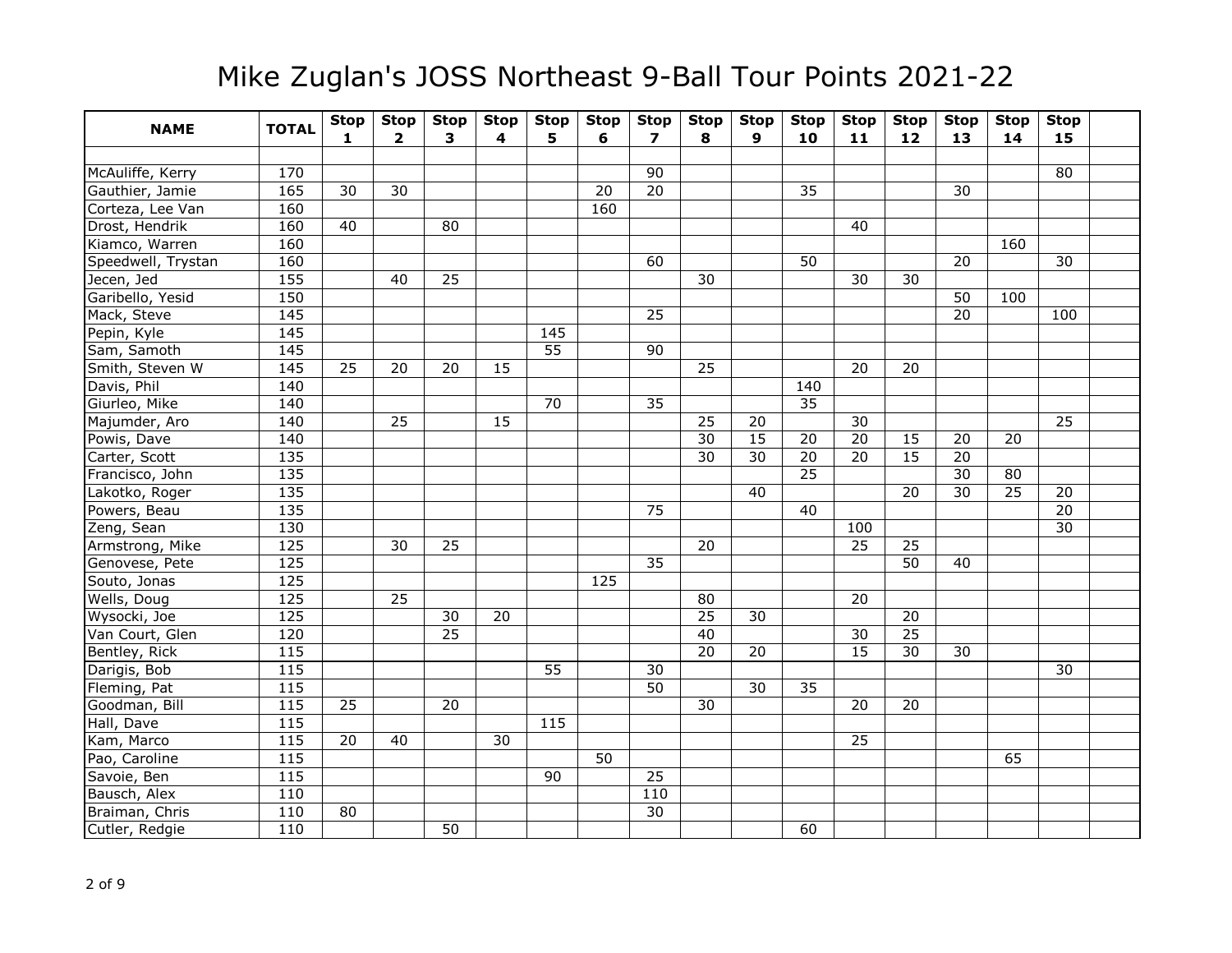| <b>NAME</b>            | <b>TOTAL</b>    | <b>Stop</b><br>$\mathbf{1}$ | <b>Stop</b><br>$\mathbf{2}$ | <b>Stop</b><br>$\overline{\mathbf{3}}$ | <b>Stop</b><br>4 | <b>Stop</b><br>5. | <b>Stop</b><br>6 | <b>Stop</b><br>$\overline{7}$ | <b>Stop</b><br>8 | <b>Stop</b><br>$\mathbf{9}$ | <b>Stop</b><br>10 | <b>Stop</b><br>11 | <b>Stop</b><br>12 | <b>Stop</b><br>13 | <b>Stop</b><br>14 | <b>Stop</b><br>15 |  |
|------------------------|-----------------|-----------------------------|-----------------------------|----------------------------------------|------------------|-------------------|------------------|-------------------------------|------------------|-----------------------------|-------------------|-------------------|-------------------|-------------------|-------------------|-------------------|--|
|                        |                 |                             |                             |                                        |                  |                   |                  |                               |                  |                             |                   |                   |                   |                   |                   |                   |  |
| Dryden, Paul           | 110             |                             |                             |                                        |                  |                   |                  | 60                            |                  |                             |                   |                   |                   | 30                |                   | 20                |  |
| Lashoff, George        | 110             |                             |                             | 20                                     | 20               |                   |                  |                               |                  | 20                          |                   | 50                |                   |                   |                   |                   |  |
| Matta, Clyde           | 110             |                             |                             |                                        |                  |                   |                  | 35                            |                  |                             | 35                |                   |                   |                   |                   | 40                |  |
| Rash, Mike             | 110             |                             |                             | 65                                     |                  |                   |                  |                               |                  |                             | $\overline{20}$   |                   |                   | 25                |                   |                   |  |
| Tavernier, Steve       | 110             |                             |                             |                                        |                  |                   |                  |                               |                  |                             | 110               |                   |                   |                   |                   |                   |  |
| Winbush, Greg(sweet\$) | 110             |                             |                             |                                        |                  |                   |                  | 20                            |                  |                             | $\overline{90}$   |                   |                   |                   |                   |                   |  |
| Davis, Tim             | 105             |                             | $\overline{25}$             | 80                                     |                  |                   |                  |                               |                  |                             |                   |                   |                   |                   |                   |                   |  |
| Payne, Cory            | 105             | 20                          |                             |                                        | 40               |                   |                  |                               |                  |                             | 20                |                   | $\overline{25}$   |                   |                   |                   |  |
| Vitale, John           | 105             |                             |                             |                                        |                  |                   |                  | 25                            |                  |                             |                   |                   |                   | 50                |                   | 30                |  |
| Wechsler, Lyn          | 105             | $\overline{50}$             |                             |                                        | $\overline{55}$  |                   |                  |                               |                  |                             |                   |                   |                   |                   |                   |                   |  |
| Cotter, Mauri          | 100             |                             |                             |                                        |                  |                   |                  |                               | $\overline{25}$  | 20                          |                   | $\overline{25}$   | 30                |                   |                   |                   |  |
| Forchilli, Bob         | 100             |                             |                             |                                        |                  |                   |                  |                               | 50               | 20                          |                   |                   |                   | 30                |                   |                   |  |
| Burnham, Derrick       | 95              |                             |                             |                                        |                  | 20                |                  | 75                            |                  |                             |                   |                   |                   |                   |                   |                   |  |
| Robideau, Bud          | 95              |                             |                             |                                        |                  |                   |                  |                               |                  | 65                          |                   |                   | 30                |                   |                   |                   |  |
| Tierney, Brian         | 95              |                             |                             | 25                                     |                  |                   |                  |                               |                  |                             | 40                |                   | $\overline{30}$   |                   |                   |                   |  |
| Aldenderfer, Mike      | $\overline{90}$ |                             | 30                          |                                        |                  |                   |                  |                               |                  |                             |                   | 20                | 40                |                   |                   |                   |  |
| Lee, Ray               | 90              |                             |                             |                                        |                  |                   | 40               |                               |                  |                             |                   |                   |                   |                   | 50                |                   |  |
| Porter, Cody           | 90              |                             |                             |                                        |                  | 40                |                  | 50                            |                  |                             |                   |                   |                   |                   |                   |                   |  |
| Welsh, Josh            | 90              |                             |                             |                                        |                  |                   |                  |                               | 65               |                             |                   | 25                |                   |                   |                   |                   |  |
| Arnold, Tyler          | 85              |                             |                             |                                        |                  |                   |                  |                               | 50               |                             |                   | $\overline{15}$   | 20                |                   |                   |                   |  |
| Demalia, Jared         | 85              |                             |                             |                                        |                  |                   |                  | 25                            |                  |                             | 60                |                   |                   |                   |                   |                   |  |
| Matarazzo, Rick        | 85              |                             |                             |                                        |                  | $\overline{30}$   |                  |                               |                  |                             | $\overline{25}$   |                   |                   |                   |                   | 30                |  |
| Sutton, Steve          | 85              |                             |                             |                                        |                  | 20                |                  | 30                            |                  |                             | $\overline{35}$   |                   |                   |                   |                   |                   |  |
| Toohig, Mike           | 85              |                             |                             |                                        |                  |                   |                  | $\overline{35}$               |                  |                             |                   |                   |                   |                   | 50                |                   |  |
| Doecharran, Troy       | 80              |                             |                             |                                        |                  |                   | 40               |                               |                  |                             |                   |                   |                   |                   | $\overline{40}$   |                   |  |
| Jevons, Darren         | 80              |                             |                             |                                        |                  |                   |                  | 30                            |                  |                             |                   |                   |                   |                   |                   | 50                |  |
| Kravets, Rich          | $\overline{80}$ |                             |                             |                                        |                  |                   |                  | $\overline{30}$               |                  |                             |                   |                   |                   |                   |                   | 50                |  |
| Lineham, Ryan          | 80              |                             |                             |                                        |                  |                   |                  | 20                            |                  |                             | 60                |                   |                   |                   |                   |                   |  |
| Montgomery, Geoff      | 80              |                             |                             | 20                                     |                  |                   |                  | $\overline{30}$               |                  |                             |                   | 30                |                   |                   |                   |                   |  |
| Prather, Jim           | $\overline{80}$ |                             |                             |                                        |                  |                   |                  | $\overline{30}$               |                  |                             | 30                |                   |                   |                   |                   | 20                |  |
| Britt, Rich            | $\overline{75}$ |                             |                             |                                        |                  |                   |                  |                               |                  |                             | $\overline{75}$   |                   |                   |                   |                   |                   |  |
| Chin, Holden           | $\overline{75}$ |                             |                             |                                        |                  |                   | 50               |                               |                  |                             |                   |                   |                   |                   | 25                |                   |  |
| Concepcion, Jose       | 75              |                             |                             |                                        |                  |                   |                  | 25                            |                  |                             | $\overline{25}$   |                   |                   |                   |                   | $\overline{25}$   |  |
| Crawford, Chris        | $\overline{75}$ |                             |                             |                                        |                  |                   |                  | $\overline{25}$               |                  |                             | $\overline{25}$   |                   |                   |                   |                   | $\overline{25}$   |  |
| Harner, Robert         | $\overline{75}$ |                             |                             |                                        |                  |                   |                  |                               |                  |                             |                   | 25                | 50                |                   |                   |                   |  |
| Lazaravitch, Chris     | $\overline{75}$ |                             |                             |                                        |                  |                   | 25               |                               |                  |                             |                   |                   |                   |                   | 50                |                   |  |
| Lee, Robert            | $\overline{75}$ |                             |                             |                                        |                  | 40                |                  |                               |                  |                             | 35                |                   |                   |                   |                   |                   |  |
| Love, Lisa             | 75              |                             |                             |                                        |                  |                   |                  | 20                            | $\overline{20}$  |                             |                   |                   |                   |                   | 20                | 15                |  |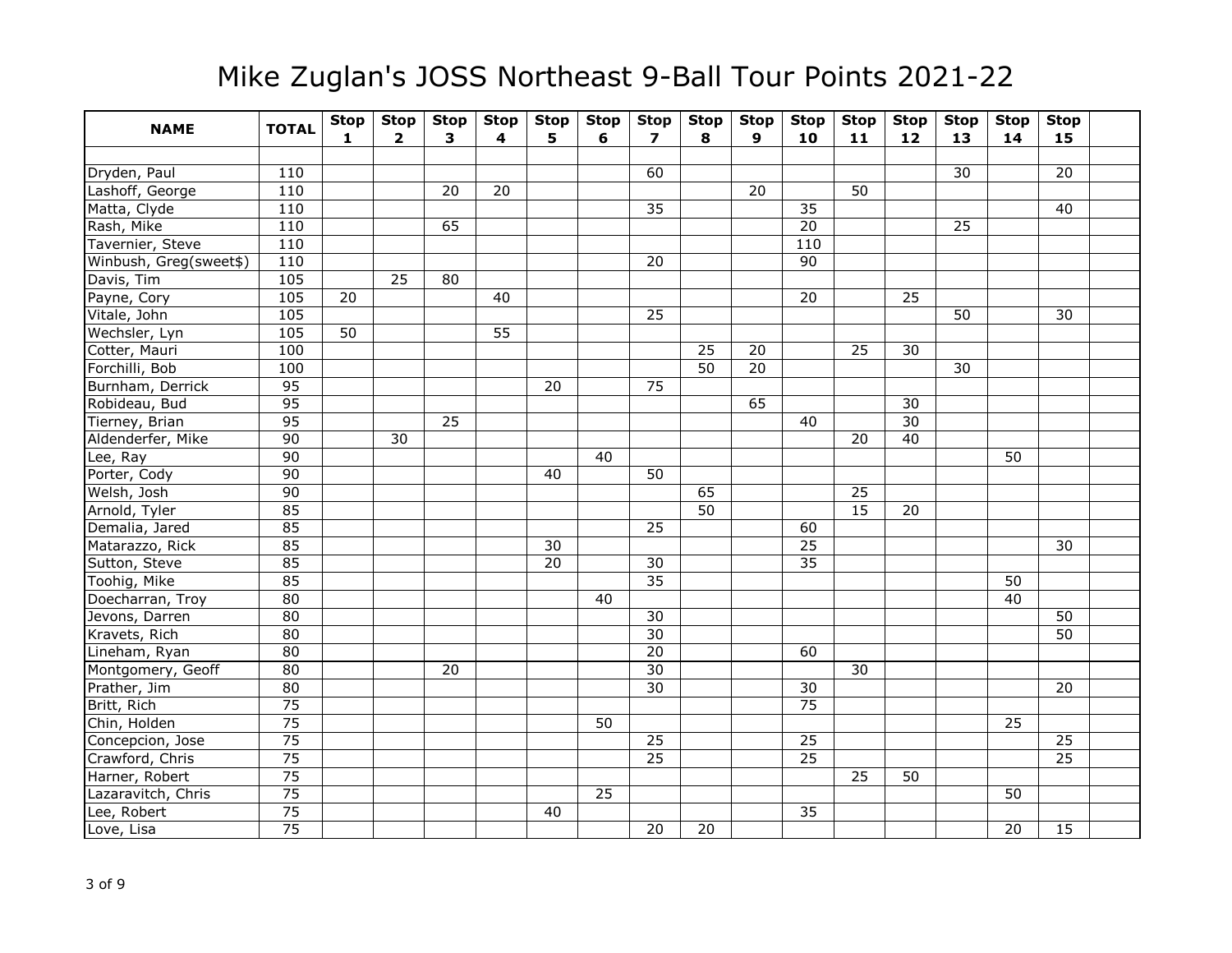| <b>NAME</b>       | <b>TOTAL</b>    | <b>Stop</b><br>$\mathbf{1}$ | <b>Stop</b><br>$\overline{2}$ | <b>Stop</b><br>3 | <b>Stop</b><br>4 | <b>Stop</b><br>5 | <b>Stop</b><br>6 | <b>Stop</b><br>$\overline{ }$ | <b>Stop</b><br>8 | <b>Stop</b><br>$\mathbf{9}$ | <b>Stop</b><br>10 | <b>Stop</b><br>11 | <b>Stop</b><br>$12$ | <b>Stop</b><br>13 | <b>Stop</b><br>14 | <b>Stop</b><br>15 |  |
|-------------------|-----------------|-----------------------------|-------------------------------|------------------|------------------|------------------|------------------|-------------------------------|------------------|-----------------------------|-------------------|-------------------|---------------------|-------------------|-------------------|-------------------|--|
|                   |                 |                             |                               |                  |                  |                  |                  |                               |                  |                             |                   |                   |                     |                   |                   |                   |  |
| Bonarrigo, Mathew | 70              |                             |                               |                  |                  |                  |                  | 20                            |                  |                             | 30                |                   |                     |                   |                   | 20                |  |
| Cabral, Francisco | 70              |                             |                               |                  |                  |                  |                  | 30                            |                  |                             | 40                |                   |                     |                   |                   |                   |  |
| Carey, Ray        | 70              |                             |                               |                  |                  |                  |                  |                               | 25               |                             |                   | 20                | 25                  |                   |                   |                   |  |
| Longmire, Martin  | $\overline{70}$ |                             |                               |                  |                  |                  |                  | 20                            |                  |                             | 30                |                   |                     |                   |                   | 20                |  |
| Pettit, Mike      | $\overline{70}$ |                             |                               |                  |                  |                  |                  | 40                            |                  |                             | 30                |                   |                     |                   |                   |                   |  |
| Sepulveda, Ruben  | $\overline{70}$ |                             |                               | 40               |                  |                  |                  |                               |                  |                             | 30                |                   |                     |                   |                   |                   |  |
| Tamba, Ranulf     | $\overline{70}$ |                             |                               |                  |                  |                  |                  | 20                            |                  |                             | $\overline{25}$   |                   |                     |                   |                   | 25                |  |
| Webster, Ross     | $\overline{70}$ |                             |                               |                  |                  | 70               |                  |                               |                  |                             |                   |                   |                     |                   |                   |                   |  |
| Alpajora, Deomark | 65              | 65                          |                               |                  |                  |                  |                  |                               |                  |                             |                   |                   |                     |                   |                   |                   |  |
| Boaman, Craig     | 65              |                             |                               |                  |                  | 20               |                  |                               |                  |                             | 25                |                   |                     |                   |                   | 20                |  |
| Copperwheat, Dave | 65              |                             |                               |                  |                  |                  |                  |                               | 30               |                             |                   | 20                | 15                  |                   |                   |                   |  |
| Henninger, Tyler  | 65              |                             |                               |                  |                  |                  |                  |                               |                  |                             |                   |                   | 65                  |                   |                   |                   |  |
| Lazouzi, Nabil    | 65              | 65                          |                               |                  |                  |                  |                  |                               |                  |                             |                   |                   |                     |                   |                   |                   |  |
| McDaniel, Brian   | 65              |                             | 65                            |                  |                  |                  |                  |                               |                  |                             |                   |                   |                     |                   |                   |                   |  |
| Motilal, Rick     | 65              |                             |                               |                  |                  |                  | 65               |                               |                  |                             |                   |                   |                     |                   |                   |                   |  |
| Platt, Keith      | 65              |                             |                               |                  |                  |                  |                  | $\overline{25}$               |                  |                             |                   |                   |                     |                   |                   | 40                |  |
| Salerno, Mike     | 65              |                             |                               |                  |                  |                  |                  |                               |                  |                             |                   |                   |                     |                   | 65                |                   |  |
| Sampson, Chuck    | 65              |                             |                               |                  |                  |                  |                  | $\overline{25}$               |                  |                             | 20                |                   |                     |                   |                   | 20                |  |
| Teixeira, Jorge   | 65              |                             | 65                            |                  |                  |                  |                  |                               |                  |                             |                   |                   |                     |                   |                   |                   |  |
| Vernon, Norm      | 65              |                             |                               | 20               |                  |                  |                  |                               |                  | 20                          |                   |                   | 25                  |                   |                   |                   |  |
| Barrett, Samantha | 60              |                             |                               |                  |                  | 20               |                  | 40                            |                  |                             |                   |                   |                     |                   |                   |                   |  |
| Bellisle, Russ    | 60              |                             |                               |                  |                  |                  |                  | $\overline{35}$               |                  |                             |                   |                   |                     |                   |                   | 25                |  |
| Edmiston, Steve   | 60              |                             |                               |                  |                  |                  |                  | 30                            |                  |                             | 30                |                   |                     |                   |                   |                   |  |
| Kanatrevic, Suad  | 60              |                             |                               |                  |                  |                  |                  | 60                            |                  |                             |                   |                   |                     |                   |                   |                   |  |
| Kearney, James    | 60              |                             | 30                            |                  |                  |                  |                  |                               |                  | 30                          |                   |                   |                     |                   |                   |                   |  |
| Kostant, Sandra   | 60              |                             |                               |                  |                  |                  |                  | 20                            |                  |                             | 20                |                   |                     |                   |                   | 20                |  |
| Mendez, Jose      | 60              |                             | 20                            | 40               |                  |                  |                  |                               |                  |                             |                   |                   |                     |                   |                   |                   |  |
| Sherwood, Bob     | 60              |                             |                               | 20               |                  |                  |                  |                               | 20               |                             |                   |                   | 20                  |                   |                   |                   |  |
| West, Kevin       | 60              |                             |                               |                  |                  |                  |                  |                               |                  |                             | 60                |                   |                     |                   |                   |                   |  |
| Wright, Steven    | 60              |                             |                               |                  |                  |                  | $\overline{30}$  |                               |                  |                             |                   |                   |                     |                   | $\overline{30}$   |                   |  |
| Bauccio, Kevin    | 55              |                             |                               |                  |                  |                  |                  | 40                            |                  |                             |                   |                   |                     |                   |                   | 15                |  |
| Chiu, Jay         | $\overline{55}$ |                             |                               |                  |                  |                  | 30               |                               |                  |                             |                   |                   |                     |                   | $\overline{25}$   |                   |  |
| Culhane, Ed       | $\overline{55}$ |                             |                               |                  |                  |                  | $\overline{20}$  | $\overline{20}$               |                  | $\overline{15}$             |                   |                   |                     |                   |                   |                   |  |
| Matheson, Kurt    | 55              |                             |                               |                  |                  |                  |                  |                               |                  |                             | 30                |                   |                     |                   |                   | 25                |  |
| Millar, Don       | $\overline{55}$ | 25                          |                               |                  | 30               |                  |                  |                               |                  |                             |                   |                   |                     |                   |                   |                   |  |
| Provost, Demian   | $\overline{55}$ |                             |                               |                  |                  |                  |                  |                               |                  | 25                          |                   |                   |                     |                   |                   | 30                |  |
| Zadorozny, Wasyl  | $\overline{55}$ |                             |                               | 20               |                  |                  |                  |                               | 20               |                             |                   |                   | 15                  |                   |                   |                   |  |
| Acciavatti, Tom   | $\overline{50}$ |                             |                               |                  |                  |                  |                  |                               |                  | 50                          |                   |                   |                     |                   |                   |                   |  |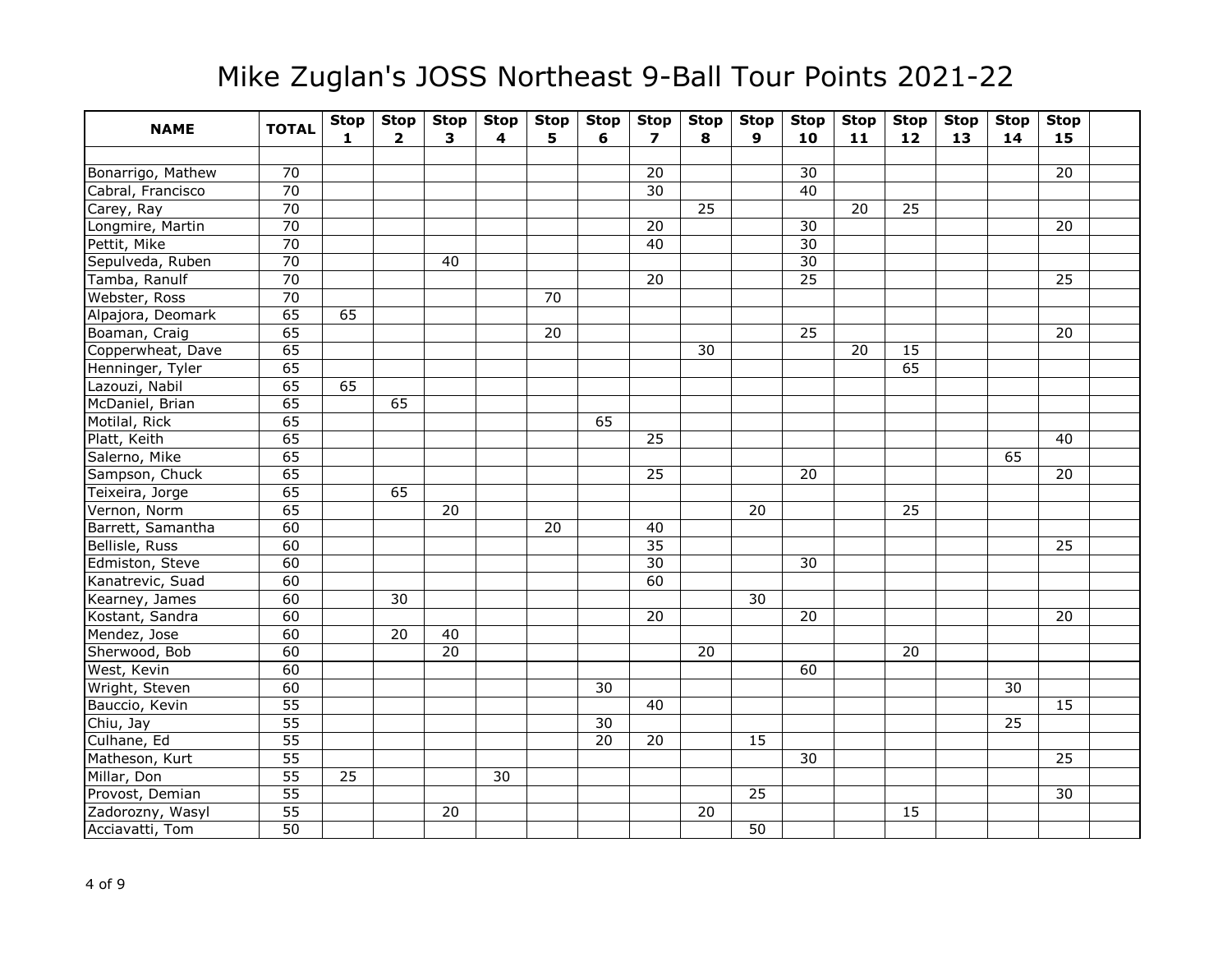| <b>NAME</b>        | <b>TOTAL</b>    | <b>Stop</b><br>$\mathbf{1}$ | <b>Stop</b><br>$\overline{2}$ | <b>Stop</b><br>$\overline{\mathbf{3}}$ | <b>Stop</b><br>4 | <b>Stop</b><br>5 | <b>Stop</b><br>6 | <b>Stop</b><br>$\overline{\phantom{a}}$ | <b>Stop</b><br>8 | <b>Stop</b><br>$\mathbf{9}$ | <b>Stop</b><br>10 | <b>Stop</b><br>11 | <b>Stop</b><br>12 | <b>Stop</b><br>13 | <b>Stop</b><br>14 | <b>Stop</b><br>15 |  |
|--------------------|-----------------|-----------------------------|-------------------------------|----------------------------------------|------------------|------------------|------------------|-----------------------------------------|------------------|-----------------------------|-------------------|-------------------|-------------------|-------------------|-------------------|-------------------|--|
|                    |                 |                             |                               |                                        |                  |                  |                  |                                         |                  |                             |                   |                   |                   |                   |                   |                   |  |
| Antone, Tony       | 50              | $\overline{30}$             |                               |                                        | 20               |                  |                  |                                         |                  |                             |                   |                   |                   |                   |                   |                   |  |
| Chestna, Ron       | 50              |                             |                               |                                        |                  |                  |                  |                                         |                  |                             |                   |                   |                   |                   |                   | 50                |  |
| Clayton K.C.       | $\overline{50}$ |                             |                               |                                        |                  |                  | 25               |                                         |                  |                             |                   |                   |                   |                   | 25                |                   |  |
| Czupryniak, Robert | 50              | 50                          |                               |                                        |                  |                  |                  |                                         |                  |                             |                   |                   |                   |                   |                   |                   |  |
| Diaz, Luis         | $\overline{50}$ | $\overline{20}$             |                               | 30                                     |                  |                  |                  |                                         |                  |                             |                   |                   |                   |                   |                   |                   |  |
| Donnelly, Mike     | 50              |                             | 50                            |                                        |                  |                  |                  |                                         |                  |                             |                   |                   |                   |                   |                   |                   |  |
| Fox, Dawn          | $\overline{50}$ |                             |                               |                                        |                  |                  |                  |                                         |                  | 50                          |                   |                   |                   |                   |                   |                   |  |
| Gaetano, Dennis    | $\overline{50}$ |                             |                               | 25                                     |                  |                  |                  |                                         |                  |                             |                   | $\overline{25}$   |                   |                   |                   |                   |  |
| Gokey, Fred        | 50              |                             |                               |                                        |                  |                  |                  |                                         |                  | 50                          |                   |                   |                   |                   |                   |                   |  |
| Hajaree, Shashi    | $\overline{50}$ |                             |                               |                                        |                  |                  | 30               |                                         |                  |                             |                   |                   |                   |                   | 20                |                   |  |
| Hoagland, Greg     | $\overline{50}$ |                             |                               |                                        |                  |                  |                  |                                         |                  |                             | $\overline{50}$   |                   |                   |                   |                   |                   |  |
| Hunt, Gene         | 50              |                             |                               |                                        |                  |                  |                  |                                         |                  |                             | 30                |                   |                   | 20                |                   |                   |  |
| Khan, Atif         | 50              |                             |                               |                                        |                  |                  |                  |                                         |                  | 30                          |                   |                   |                   | 20                |                   |                   |  |
| Kiley, Bill        | 50              |                             |                               |                                        |                  |                  |                  |                                         |                  |                             |                   |                   |                   | 50                |                   |                   |  |
| Kolee, Qais        | $\overline{50}$ |                             |                               | 50                                     |                  |                  |                  |                                         |                  |                             |                   |                   |                   |                   |                   |                   |  |
| McManus, Jim       | $\overline{50}$ |                             |                               |                                        |                  |                  | $\overline{25}$  |                                         |                  |                             |                   |                   |                   |                   | 25                |                   |  |
| Plonski, Jay       | 50              |                             |                               |                                        |                  |                  |                  |                                         |                  |                             |                   |                   |                   |                   | $\overline{50}$   |                   |  |
| Ragoonanan, Rick   | 50              |                             |                               |                                        |                  |                  | 50               |                                         |                  |                             |                   |                   |                   |                   |                   |                   |  |
| Rockwell, Jerome   | 50              |                             |                               |                                        |                  |                  |                  |                                         |                  |                             |                   | 50                |                   |                   |                   |                   |  |
| Saur, Ed           | $\overline{50}$ |                             | $\overline{20}$               |                                        |                  |                  |                  |                                         |                  |                             |                   | $\overline{30}$   |                   |                   |                   |                   |  |
| Souza, Dominick    | 50              |                             |                               |                                        |                  |                  |                  | 30                                      |                  |                             | 20                |                   |                   |                   |                   |                   |  |
| Zippler, Tom       | $\overline{50}$ |                             |                               |                                        |                  |                  |                  | $\overline{50}$                         |                  |                             |                   |                   |                   |                   |                   |                   |  |
| Abrantes, Nick     | $\overline{45}$ |                             |                               |                                        |                  |                  |                  |                                         |                  |                             | 20                |                   |                   |                   |                   | $\overline{25}$   |  |
| Callaghan, Mike    | 45              |                             |                               |                                        |                  |                  | 20               |                                         |                  |                             |                   |                   |                   |                   | 25                |                   |  |
| Coley, Brandon     | 45              |                             |                               |                                        |                  |                  |                  | 25                                      |                  |                             |                   |                   |                   |                   |                   | 20                |  |
| Feathers, Tim      | 45              |                             | 25                            |                                        | 20               |                  |                  |                                         |                  |                             |                   |                   |                   |                   |                   |                   |  |
| Mullendore, Lida   | $\overline{45}$ |                             |                               |                                        |                  |                  |                  |                                         |                  |                             | 25                |                   |                   |                   |                   | 20                |  |
| Petito, Dave       | 45              |                             |                               |                                        |                  |                  |                  |                                         | $\overline{25}$  |                             |                   |                   | 20                |                   |                   |                   |  |
| Spoar, Ryan        | 45              |                             |                               |                                        |                  |                  |                  |                                         |                  | 20                          |                   |                   | $\overline{25}$   |                   |                   |                   |  |
| Vuong, Tiffany     | 45              |                             |                               |                                        |                  |                  |                  | 25                                      |                  |                             |                   |                   |                   |                   |                   | 20                |  |
| Yonge, Jim         | 45              |                             |                               |                                        |                  |                  |                  |                                         |                  |                             |                   | 20                | 25                |                   |                   |                   |  |
| Allie, Chuck       | 40              |                             |                               |                                        |                  |                  |                  |                                         |                  |                             |                   |                   |                   |                   | 40                |                   |  |
| Cha, Henry         | 40              |                             |                               |                                        |                  |                  |                  |                                         |                  |                             |                   |                   |                   |                   | 40                |                   |  |
| Clowery, Jarrod    | 40              |                             |                               |                                        |                  |                  |                  |                                         |                  |                             | 40                |                   |                   |                   |                   |                   |  |
| Daya, Derick       | 40              |                             |                               |                                        |                  |                  |                  | 40                                      |                  |                             |                   |                   |                   |                   |                   |                   |  |
| Delvillano, Seth   | 40              |                             |                               | 40                                     |                  |                  |                  |                                         |                  |                             |                   |                   |                   |                   |                   |                   |  |
| DePaolo, Bill      | 40              | 20                          |                               |                                        |                  |                  |                  |                                         |                  |                             |                   | 20                |                   |                   |                   |                   |  |
| Faraguna, Dan      | 40              |                             |                               |                                        |                  |                  | 40               |                                         |                  |                             |                   |                   |                   |                   |                   |                   |  |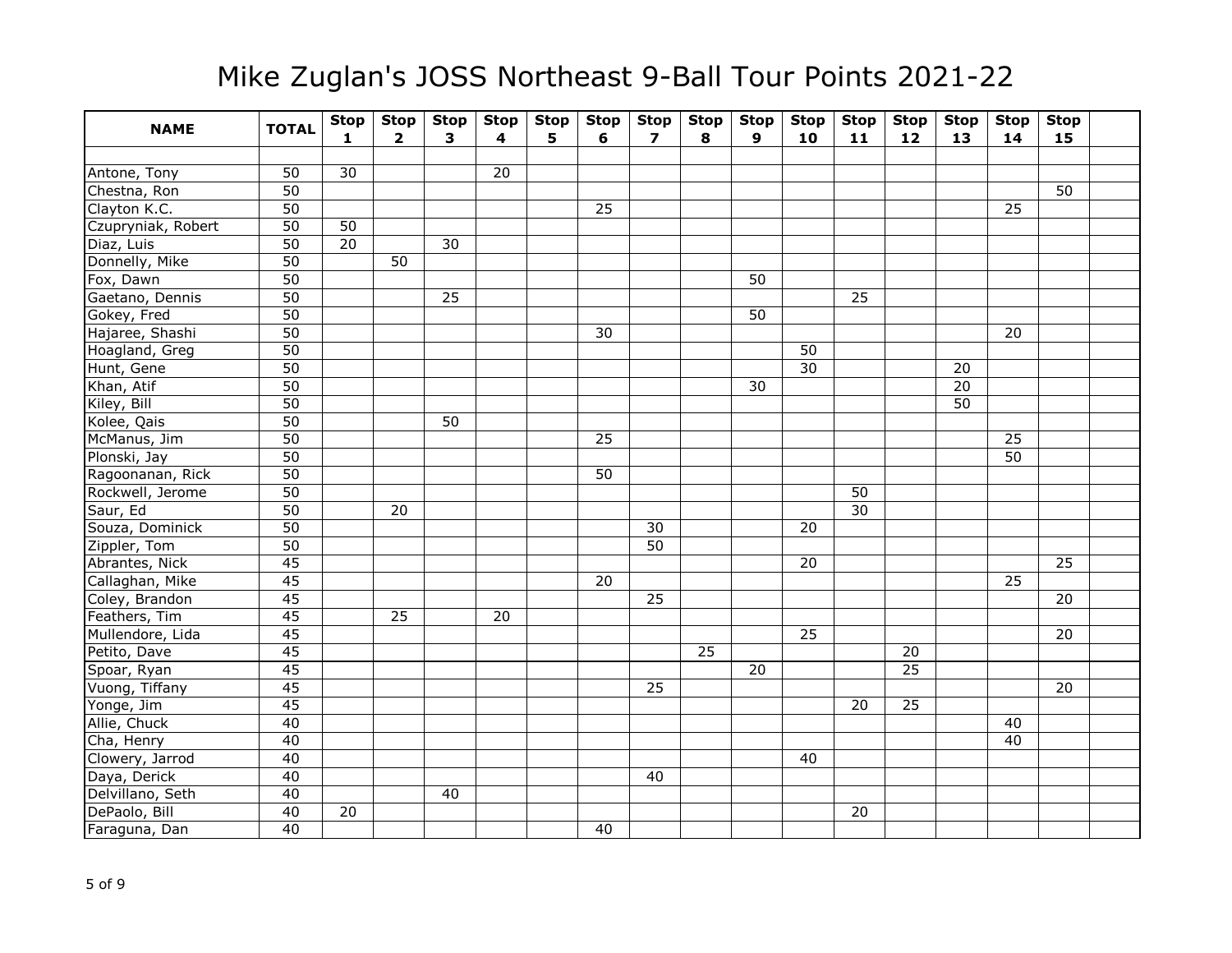| <b>NAME</b>        | <b>TOTAL</b>    | <b>Stop</b><br>$\mathbf{1}$ | <b>Stop</b><br>$\overline{2}$ | <b>Stop</b><br>$\overline{\mathbf{3}}$ | <b>Stop</b><br>4 | <b>Stop</b><br>5. | <b>Stop</b><br>6 | <b>Stop</b><br>$\overline{\phantom{a}}$ | <b>Stop</b><br>8 | <b>Stop</b><br>9 | <b>Stop</b><br>10 | <b>Stop</b><br>11 | <b>Stop</b><br>12 | <b>Stop</b><br>13 | <b>Stop</b><br>14 | <b>Stop</b><br>15 |  |
|--------------------|-----------------|-----------------------------|-------------------------------|----------------------------------------|------------------|-------------------|------------------|-----------------------------------------|------------------|------------------|-------------------|-------------------|-------------------|-------------------|-------------------|-------------------|--|
|                    |                 |                             |                               |                                        |                  |                   |                  |                                         |                  |                  |                   |                   |                   |                   |                   |                   |  |
| Ganley, Chris      | 40              |                             |                               |                                        |                  |                   | 20               |                                         |                  |                  |                   |                   |                   |                   | 20                |                   |  |
| Haff, Hunter       | 40              |                             |                               | 20                                     |                  |                   |                  | 20                                      |                  |                  |                   |                   |                   |                   |                   |                   |  |
| Hayden, Jim        | 40              |                             |                               |                                        |                  | 40                |                  |                                         |                  |                  |                   |                   |                   |                   |                   |                   |  |
| Hill, Brian        | 40              |                             | 20                            | 20                                     |                  |                   |                  |                                         |                  |                  |                   |                   |                   |                   |                   |                   |  |
| Houppert, Mike     | 40              |                             | 40                            |                                        |                  |                   |                  |                                         |                  |                  |                   |                   |                   |                   |                   |                   |  |
| Lio, Ada           | 40              |                             |                               |                                        |                  |                   |                  |                                         | 20               |                  |                   |                   |                   |                   | 20                |                   |  |
| Longest, Shane     | 40              | $\overline{25}$             |                               |                                        | 15               |                   |                  |                                         |                  |                  |                   |                   |                   |                   |                   |                   |  |
| Loving, Jacqueline | 40              |                             |                               |                                        |                  |                   |                  |                                         |                  |                  | 20                |                   |                   | 20                |                   |                   |  |
| Marranca, Sam      | 40              |                             |                               |                                        |                  |                   |                  |                                         | 40               |                  |                   |                   |                   |                   |                   |                   |  |
| Menillo, Mark      | 40              |                             |                               |                                        |                  |                   |                  |                                         |                  |                  |                   |                   |                   | $\overline{40}$   |                   |                   |  |
| Motilal, Stephen   | 40              |                             |                               |                                        |                  |                   | 20               |                                         |                  |                  |                   |                   |                   |                   | 20                |                   |  |
| Ohashi, Bob        | 40              |                             |                               |                                        |                  |                   |                  |                                         |                  |                  |                   |                   |                   | 40                |                   |                   |  |
| Pensgen, Paul      | 40              | 20                          |                               |                                        | 20               |                   |                  |                                         |                  |                  |                   |                   |                   |                   |                   |                   |  |
| Richardson, Alex   | 40              |                             |                               |                                        |                  |                   |                  |                                         |                  |                  |                   |                   |                   |                   |                   | 40                |  |
| Scirea, Dante      | 40              |                             |                               |                                        |                  |                   |                  |                                         |                  |                  |                   |                   |                   | 15                | 25                |                   |  |
| Tavernier, Scott   | 40              |                             |                               |                                        |                  |                   |                  |                                         |                  |                  | 40                |                   |                   |                   |                   |                   |  |
| Tiru, Chris        | 40              |                             |                               |                                        |                  |                   |                  |                                         |                  | 40               |                   |                   |                   |                   |                   |                   |  |
| Ty, David          | 40              |                             |                               |                                        |                  |                   |                  | 40                                      |                  |                  |                   |                   |                   |                   |                   |                   |  |
| Adams, Bob         | 35              |                             |                               |                                        |                  |                   |                  |                                         |                  | 15               |                   |                   | 20                |                   |                   |                   |  |
| Belliveau, Everett | $\overline{35}$ |                             |                               |                                        |                  |                   |                  |                                         |                  |                  | 35                |                   |                   |                   |                   |                   |  |
| Carmona, R J       | $\overline{35}$ |                             |                               |                                        |                  |                   |                  |                                         |                  |                  | 35                |                   |                   |                   |                   |                   |  |
| Gudjohnsen, Einar  | $\overline{35}$ |                             |                               |                                        |                  |                   |                  |                                         |                  |                  |                   |                   |                   | 15                | 20                |                   |  |
| Myers, Bob         | $\overline{35}$ |                             |                               |                                        |                  |                   |                  | 35                                      |                  |                  |                   |                   |                   |                   |                   |                   |  |
| Psarros, Ted       | $\overline{35}$ |                             |                               |                                        |                  |                   |                  | $\overline{35}$                         |                  |                  |                   |                   |                   |                   |                   |                   |  |
| Albergaria, Nicole | $\overline{30}$ |                             |                               |                                        |                  |                   |                  |                                         |                  |                  | 30                |                   |                   |                   |                   |                   |  |
| Ali, Muhammad      | 30              |                             |                               |                                        |                  |                   | 30               |                                         |                  |                  |                   |                   |                   |                   |                   |                   |  |
| Alvarado, Alex     | $\overline{30}$ | 30                          |                               |                                        |                  |                   |                  |                                         |                  |                  |                   |                   |                   |                   |                   |                   |  |
| Baye, Chip         | $\overline{30}$ |                             |                               |                                        |                  |                   |                  |                                         |                  |                  |                   |                   |                   | $\overline{30}$   |                   |                   |  |
| Bernardo, Ron      | $\overline{30}$ |                             |                               |                                        |                  |                   | 30               |                                         |                  |                  |                   |                   |                   |                   |                   |                   |  |
| Bombard, Bill      | $\overline{30}$ |                             |                               |                                        |                  |                   |                  |                                         |                  |                  | 30                |                   |                   |                   |                   |                   |  |
| Boursse, Ryan      | 30              |                             |                               |                                        |                  |                   |                  |                                         |                  |                  |                   |                   |                   |                   | 30                |                   |  |
| Boyd, Jarryd       | $\overline{30}$ |                             |                               |                                        |                  | 30                |                  |                                         |                  |                  |                   |                   |                   |                   |                   |                   |  |
| Buthe, Ray         | 30              |                             |                               |                                        |                  |                   |                  | 30                                      |                  |                  |                   |                   |                   |                   |                   |                   |  |
| Castillo, Euryel   | 30              |                             |                               |                                        |                  |                   | $\overline{30}$  |                                         |                  |                  |                   |                   |                   |                   |                   |                   |  |
| Delmonico, Angelo  | 30              |                             |                               | $\overline{30}$                        |                  |                   |                  |                                         |                  |                  |                   |                   |                   |                   |                   |                   |  |
| Dunn, Mike         | 30              |                             |                               |                                        |                  |                   |                  |                                         |                  |                  |                   |                   |                   |                   | 30                |                   |  |
| Goyer, Jay         | $\overline{30}$ |                             |                               |                                        |                  |                   |                  |                                         |                  |                  |                   | 30                |                   |                   |                   |                   |  |
| Kaloo, Steve       | 30              |                             |                               |                                        |                  |                   |                  |                                         |                  |                  |                   |                   |                   |                   | 30                |                   |  |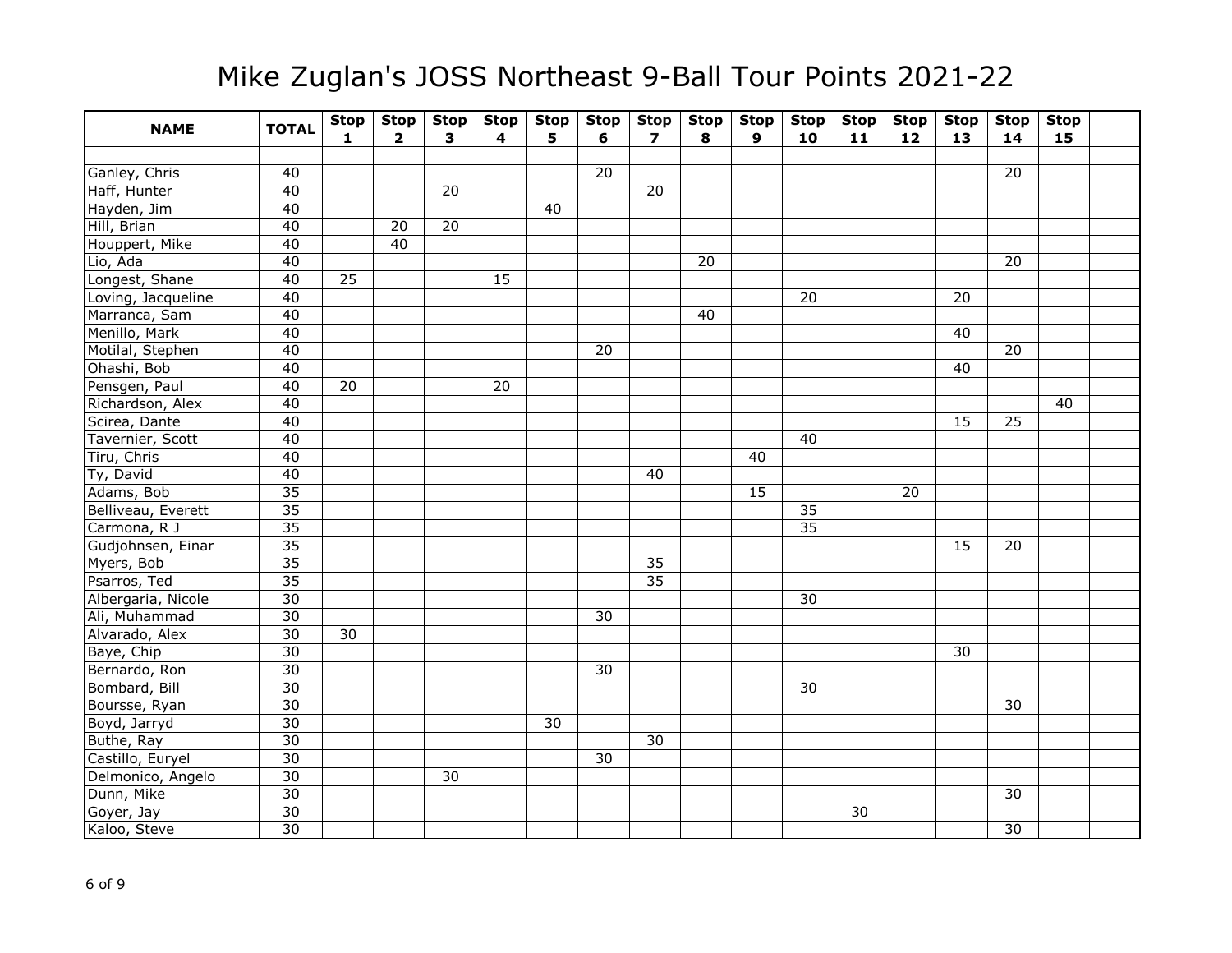| <b>NAME</b>         | <b>TOTAL</b>    | <b>Stop</b><br>$\mathbf{1}$ | <b>Stop</b><br>$\overline{2}$ | <b>Stop</b><br>3 | <b>Stop</b><br>4 | <b>Stop</b><br>5. | <b>Stop</b><br>6 | <b>Stop</b><br>$\overline{ }$ | <b>Stop</b><br>8 | <b>Stop</b><br>9 | <b>Stop</b><br>10 | <b>Stop</b><br>11 | <b>Stop</b><br>12 | <b>Stop</b><br>13 | <b>Stop</b><br>14 | <b>Stop</b><br>15 |  |
|---------------------|-----------------|-----------------------------|-------------------------------|------------------|------------------|-------------------|------------------|-------------------------------|------------------|------------------|-------------------|-------------------|-------------------|-------------------|-------------------|-------------------|--|
|                     |                 |                             |                               |                  |                  |                   |                  |                               |                  |                  |                   |                   |                   |                   |                   |                   |  |
| Lanna, Billy        | 30              |                             |                               |                  |                  |                   |                  | 30                            |                  |                  |                   |                   |                   |                   |                   |                   |  |
| Mathieu, Mike       | 30              |                             |                               |                  |                  |                   |                  | $\overline{30}$               |                  |                  |                   |                   |                   |                   |                   |                   |  |
| Moore, Jacob        | 30              |                             |                               |                  | 30               |                   |                  |                               |                  |                  |                   |                   |                   |                   |                   |                   |  |
| Morlock, John       | 30              |                             |                               |                  |                  |                   |                  | 30                            |                  |                  |                   |                   |                   |                   |                   |                   |  |
| Nadeau, Jamy        | $\overline{30}$ |                             |                               |                  |                  |                   |                  |                               |                  |                  |                   |                   |                   |                   |                   | 30                |  |
| Nickerson, Dillon   | 30              |                             |                               |                  |                  | 30                |                  |                               |                  |                  |                   |                   |                   |                   |                   |                   |  |
| Osipov, Alex        | 30              |                             |                               |                  |                  |                   |                  |                               |                  |                  |                   |                   |                   |                   | 30                |                   |  |
| Piontkowski, Ron    | $\overline{30}$ |                             |                               |                  |                  |                   |                  |                               |                  |                  |                   |                   |                   |                   | $\overline{30}$   |                   |  |
| Poulton, Gary       | 30              |                             |                               |                  |                  |                   |                  |                               |                  | 30               |                   |                   |                   |                   |                   |                   |  |
| Recio, Luis         | $\overline{30}$ | $\overline{30}$             |                               |                  |                  |                   |                  |                               |                  |                  |                   |                   |                   |                   |                   |                   |  |
| Rezendes, Matt      | $\overline{30}$ |                             |                               |                  |                  |                   |                  | $\overline{30}$               |                  |                  |                   |                   |                   |                   |                   |                   |  |
| Rodriguez, Elvis    | 30              |                             |                               |                  |                  |                   | 30               |                               |                  |                  |                   |                   |                   |                   |                   |                   |  |
| Rozonewski, Paul    | 30              |                             |                               |                  |                  |                   |                  |                               |                  | 30               |                   |                   |                   |                   |                   |                   |  |
| Schmidt, Chris      | 30              |                             |                               | 30               |                  |                   |                  |                               |                  |                  |                   |                   |                   |                   |                   |                   |  |
| Stevens, Ryan       | 30              |                             |                               |                  |                  |                   |                  | 30                            |                  |                  |                   |                   |                   |                   |                   |                   |  |
| Thammavong, Sourith | $\overline{30}$ | 30                          |                               |                  |                  |                   |                  |                               |                  |                  |                   |                   |                   |                   |                   |                   |  |
| Watanabe, Max       | $\overline{30}$ |                             |                               |                  |                  |                   |                  |                               |                  |                  | 30                |                   |                   |                   |                   |                   |  |
| Weiskopff, Roger    | 30              |                             |                               |                  |                  |                   |                  |                               |                  |                  |                   | 30                |                   |                   |                   |                   |  |
| Werblow, Ben        | 30              |                             |                               |                  |                  |                   |                  |                               |                  | 30               |                   |                   |                   |                   |                   |                   |  |
| Wong, Suzzie        | $\overline{30}$ |                             |                               |                  |                  |                   |                  |                               |                  |                  |                   |                   |                   |                   | 30                |                   |  |
| Yambao, Mario       | $\overline{30}$ |                             |                               |                  |                  |                   |                  |                               |                  |                  |                   |                   |                   |                   |                   | 30                |  |
| Benoit, Ashley      | $\overline{25}$ |                             |                               |                  |                  |                   |                  |                               |                  |                  | $\overline{25}$   |                   |                   |                   |                   |                   |  |
| Benoit, Chris       | $\overline{25}$ |                             |                               |                  |                  |                   |                  |                               |                  |                  | $\overline{25}$   |                   |                   |                   |                   |                   |  |
| Bombard, Greg       | 25              |                             |                               |                  |                  |                   |                  |                               |                  | 25               |                   |                   |                   |                   |                   |                   |  |
| Brewer, Dennis      | $\overline{25}$ |                             |                               |                  |                  |                   |                  |                               |                  |                  |                   |                   |                   | 25                |                   |                   |  |
| Broadwell, Charlie  | 25              |                             | 25                            |                  |                  |                   |                  |                               |                  |                  |                   |                   |                   |                   |                   |                   |  |
| Callaghan, Dave     | $\overline{25}$ |                             |                               |                  |                  |                   | 25               |                               |                  |                  |                   |                   |                   |                   |                   |                   |  |
| Cannan, Travis      | $\overline{25}$ | 25                          |                               |                  |                  |                   |                  |                               |                  |                  |                   |                   |                   |                   |                   |                   |  |
| Cornelio, Jason     | 25              |                             |                               |                  |                  |                   |                  |                               |                  |                  |                   |                   |                   | $\overline{25}$   |                   |                   |  |
| Cunningham, Bob     | $\overline{25}$ |                             |                               |                  |                  |                   |                  |                               |                  | 25               |                   |                   |                   |                   |                   |                   |  |
| Dickson, Shawn      | $\overline{25}$ |                             |                               |                  |                  |                   |                  |                               |                  |                  |                   |                   |                   | 25                |                   |                   |  |
| Dionne, Marc        | $\overline{25}$ |                             |                               |                  |                  |                   |                  |                               |                  |                  | $\overline{25}$   |                   |                   |                   |                   |                   |  |
| Erzen, Nick         | 25              |                             |                               |                  |                  |                   |                  |                               |                  |                  |                   |                   |                   | 25                |                   |                   |  |
| Friedman, Adam      | 25              |                             |                               |                  |                  |                   | 25               |                               |                  |                  |                   |                   |                   |                   |                   |                   |  |
| Harricharan, Matt   | $\overline{25}$ |                             |                               |                  |                  |                   | $\overline{25}$  |                               |                  |                  |                   |                   |                   |                   |                   |                   |  |
| Helie, Patrick      | 25              |                             |                               |                  |                  |                   |                  | 25                            |                  |                  |                   |                   |                   |                   |                   |                   |  |
| Leshock, George     | $\overline{25}$ |                             |                               |                  |                  |                   |                  | $\overline{25}$               |                  |                  |                   |                   |                   |                   |                   |                   |  |
| McConnell, Dave     | 25              |                             |                               |                  |                  |                   |                  |                               |                  |                  | $\overline{25}$   |                   |                   |                   |                   |                   |  |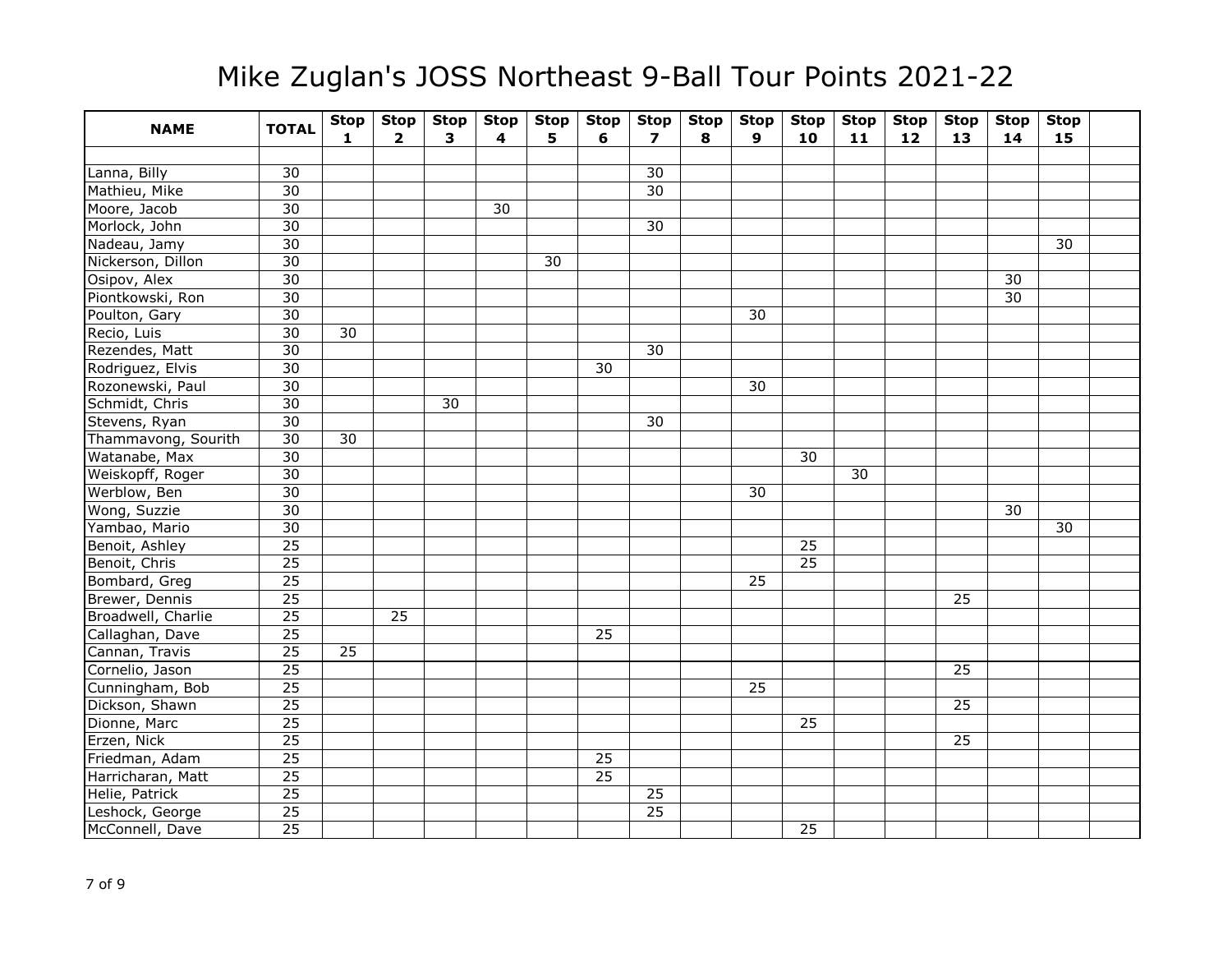| <b>NAME</b>         | <b>TOTAL</b>    | <b>Stop</b><br>$\mathbf{1}$ | <b>Stop</b><br>$\overline{2}$ | <b>Stop</b><br>3 | <b>Stop</b><br>4 | <b>Stop</b><br>5 | <b>Stop</b><br>6 | <b>Stop</b><br>$\overline{ }$ | <b>Stop</b><br>8 | <b>Stop</b><br>9 | <b>Stop</b><br>10 | <b>Stop</b><br>11 | <b>Stop</b><br>12 | <b>Stop</b><br>13 | <b>Stop</b><br>14 | <b>Stop</b><br>15 |  |
|---------------------|-----------------|-----------------------------|-------------------------------|------------------|------------------|------------------|------------------|-------------------------------|------------------|------------------|-------------------|-------------------|-------------------|-------------------|-------------------|-------------------|--|
|                     |                 |                             |                               |                  |                  |                  |                  |                               |                  |                  |                   |                   |                   |                   |                   |                   |  |
| Melancon, Dave      | 25              |                             |                               |                  |                  |                  |                  |                               |                  |                  | $\overline{25}$   |                   |                   |                   |                   |                   |  |
| Morlock, John       | 25              |                             |                               |                  |                  |                  |                  |                               |                  |                  | $\overline{25}$   |                   |                   |                   |                   |                   |  |
| Ortiz, Ray          | $\overline{25}$ |                             | $\overline{25}$               |                  |                  |                  |                  |                               |                  |                  |                   |                   |                   |                   |                   |                   |  |
| Ottilige, Todd      | 25              |                             |                               |                  |                  |                  |                  | 25                            |                  |                  |                   |                   |                   |                   |                   |                   |  |
| Pacillo, Ed         | $\overline{25}$ |                             |                               |                  |                  |                  |                  |                               |                  | 25               |                   |                   |                   |                   |                   |                   |  |
| Pomainville, Norm   | $\overline{25}$ | 25                          |                               |                  |                  |                  |                  |                               |                  |                  |                   |                   |                   |                   |                   |                   |  |
| Quinonas, Soel      | $\overline{25}$ |                             |                               |                  |                  |                  |                  |                               |                  |                  | $\overline{25}$   |                   |                   |                   |                   |                   |  |
| Reardon, John       | $\overline{25}$ |                             |                               |                  |                  |                  |                  |                               |                  |                  |                   | 25                |                   |                   |                   |                   |  |
| Rodowski, Walter    | $\overline{25}$ |                             |                               |                  |                  |                  |                  |                               |                  | 25               |                   |                   |                   |                   |                   |                   |  |
| Rowe, Steve         | $\overline{25}$ |                             |                               |                  |                  |                  |                  |                               |                  |                  |                   |                   |                   | $\overline{25}$   |                   |                   |  |
| Ruda, Pablo         | $\overline{25}$ |                             |                               |                  |                  |                  |                  |                               |                  |                  |                   |                   |                   |                   | $\overline{25}$   |                   |  |
| Selig, Bob          | $\overline{25}$ |                             |                               |                  |                  |                  |                  |                               |                  |                  |                   |                   |                   | $\overline{25}$   |                   |                   |  |
| Servello, Pete      | $\overline{25}$ |                             |                               |                  |                  |                  |                  |                               |                  |                  |                   |                   | 25                |                   |                   |                   |  |
| Thomas, Derron      | $\overline{25}$ |                             |                               |                  |                  |                  |                  |                               |                  |                  |                   |                   |                   |                   | 25                |                   |  |
| Turner, Jordan      | $\overline{25}$ |                             |                               |                  |                  |                  |                  |                               |                  | $\overline{25}$  |                   |                   |                   |                   |                   |                   |  |
| Wilson, Matt        | $\overline{25}$ |                             |                               |                  |                  |                  |                  |                               |                  |                  | 25                |                   |                   |                   |                   |                   |  |
| Zaveri, Jayden      | $\overline{25}$ |                             |                               |                  |                  |                  | $\overline{25}$  |                               |                  |                  |                   |                   |                   |                   |                   |                   |  |
| Abdolahzadi, Romin  | $\overline{20}$ |                             |                               | 20               |                  |                  |                  |                               |                  |                  |                   |                   |                   |                   |                   |                   |  |
| Ahmed, Shiekh       | 20              |                             |                               |                  |                  |                  |                  |                               |                  |                  |                   |                   |                   | 20                |                   |                   |  |
| Ames, Rod           | $\overline{20}$ |                             |                               |                  |                  |                  |                  |                               |                  |                  |                   |                   | $\overline{20}$   |                   |                   |                   |  |
| Askew, John         | $\overline{20}$ |                             |                               |                  |                  |                  |                  |                               |                  |                  | 20                |                   |                   |                   |                   |                   |  |
| Baum, Zac           | $\overline{20}$ |                             |                               |                  |                  |                  |                  |                               |                  |                  |                   | $\overline{20}$   |                   |                   |                   |                   |  |
| Bechner, Erin       | $\overline{20}$ |                             |                               |                  |                  |                  |                  | $\overline{20}$               |                  |                  |                   |                   |                   |                   |                   |                   |  |
| Bertrand, Jeff      | 20              |                             |                               |                  |                  |                  |                  |                               |                  |                  | 20                |                   |                   |                   |                   |                   |  |
| Brule, Kevin        | $\overline{20}$ |                             |                               |                  |                  |                  |                  | 20                            |                  |                  |                   |                   |                   |                   |                   |                   |  |
| Cachat, Tim         | $\overline{20}$ |                             |                               |                  |                  |                  |                  |                               |                  | 20               |                   |                   |                   |                   |                   |                   |  |
| Carpenter, Darren   | $\overline{20}$ |                             |                               |                  |                  |                  |                  |                               |                  |                  |                   |                   | 20                |                   |                   |                   |  |
| Chapman, Carl       | $\overline{20}$ |                             |                               |                  |                  | 20               |                  |                               |                  |                  |                   |                   |                   |                   |                   |                   |  |
| Chase, Brian        | $\overline{20}$ |                             |                               |                  |                  |                  |                  | 20                            |                  |                  |                   |                   |                   |                   |                   |                   |  |
| Cheung, Linda       | $\overline{20}$ |                             |                               |                  |                  |                  | 20               |                               |                  |                  |                   |                   |                   |                   |                   |                   |  |
| Coles, Kevin        | $\overline{20}$ |                             |                               |                  |                  |                  |                  |                               |                  |                  |                   |                   |                   | 20                |                   |                   |  |
| Dennis, Bob         | $\overline{20}$ |                             |                               |                  |                  | 20               |                  |                               |                  |                  |                   |                   |                   |                   |                   |                   |  |
| Esposito, Chad      | $\overline{20}$ |                             |                               |                  |                  |                  |                  |                               |                  |                  |                   |                   |                   | $\overline{20}$   |                   |                   |  |
| Fletcher, Brandon   | 20              |                             |                               |                  |                  |                  |                  |                               |                  |                  |                   |                   | 20                |                   |                   |                   |  |
| Francoeur, Robert   | $\overline{20}$ |                             |                               |                  |                  |                  |                  |                               |                  | 20               |                   |                   |                   |                   |                   |                   |  |
| Friedberg, Josh     | 20              |                             |                               |                  |                  |                  | 20               |                               |                  |                  |                   |                   |                   |                   |                   |                   |  |
| Garabedian, Charles | $\overline{20}$ |                             |                               |                  |                  |                  |                  | 20                            |                  |                  |                   |                   |                   |                   |                   |                   |  |
| Gildea, Tom         | $\overline{20}$ |                             |                               |                  |                  |                  |                  | $\overline{20}$               |                  |                  |                   |                   |                   |                   |                   |                   |  |